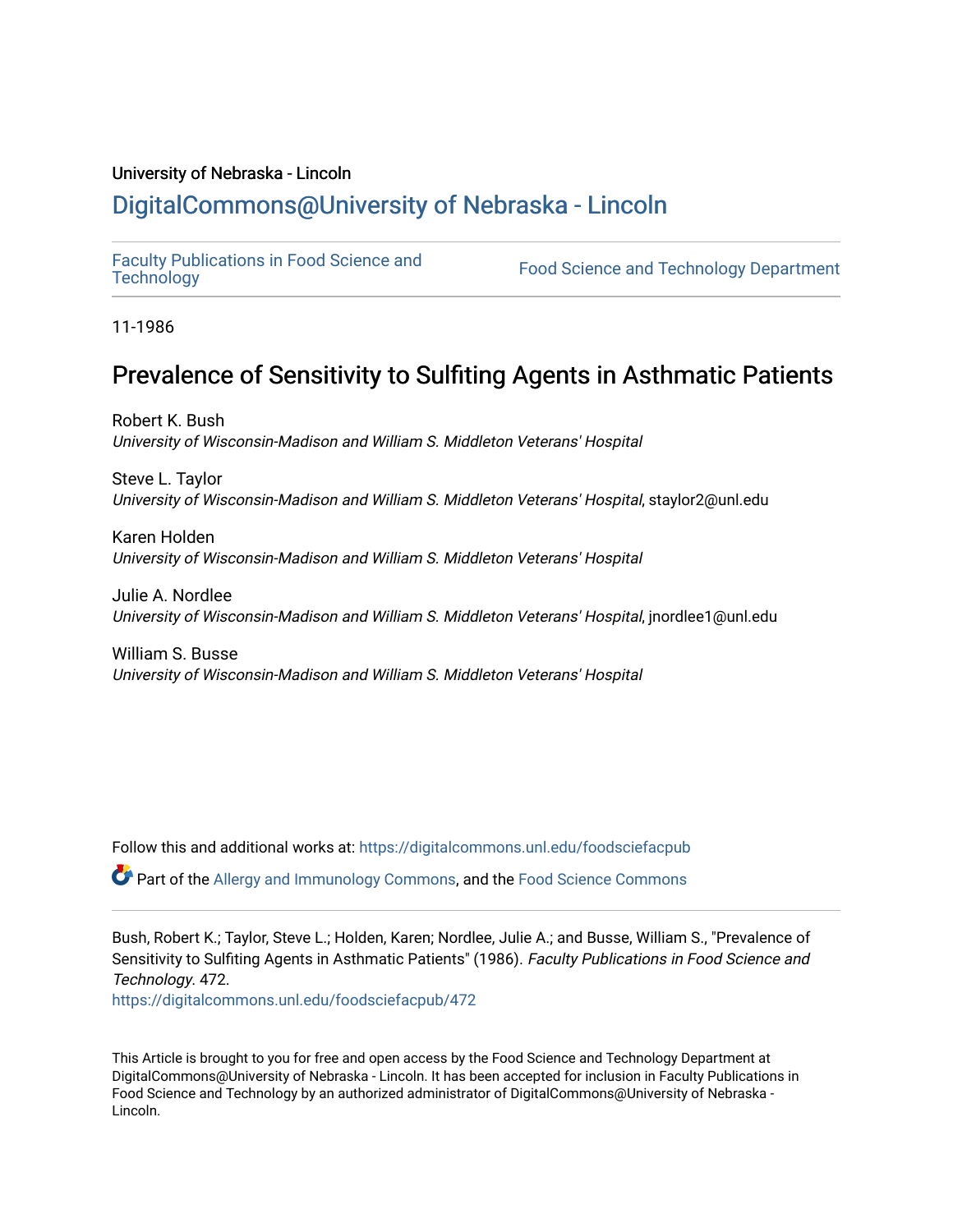

Published in *The American Journal of Medicine* 81 (November 1986), pp. 816–820; doi: 10.1016/0002- 9343(86)90351-7 Copyright © 1986 Elsevier. Used by permission. Submitted November 6, 1985; accepted November 27, 1985.

# **Prevalence of Sensitivity to Sulfiting Agents in Asthmatic Patients**

Robert K. Bush, MD, Steve L. Taylor, PHD, Karen Holden, RN,

Julie A. Nordlee, BS, and William W. Busse, MD

Department of Medicine and the Food Research Institute, University of Wisconsin, and the William S. Middleton Veterans' Hospital, Madison, Wisconsin, USA

*Corresponding author* – Dr. Robert K. Bush, Clinical Sciences Center, 600 Highland Avenue, H6/367, Madison, WI, USA 53792

## **Abstract**

Ingestion of sulfiting agents can induce wheezing in some asthmatic patients. However, neither the prevalence of sulfite sensitivity nor the clinical characteristics of the affected asthmatic population are known. In a prospective single-blind screening study, 120 non-steroid-dependent and 83 steroiddependent asthmatic patients underwent challenge with oral capsules of potassium metabisulfite. Five non-steroid-dependent and 16 steroid-dependent asthmatic patients experienced a greater than 20 percent reduction in their one-second forced expiratory volume within 30 minutes following the oral challenge. Twelve of these sulfite reactors were rechallenged with metabisulfite capsules in a double-blind protocol. Under these conditions, only three of seven steroid-dependent patients had a positive response. Moreover, only one of five non-steroid-dependent patients had a response to double-blind challenge. On the basis of this challenge study, the best estimate of the prevalence of sulfite sensitivity in the asthmatic patients studied is 3.9 percent. This population, however, contained a larger number of steroid-dependent asthmatic patients than would be found in the general asthmatic population. It is concluded, therefore, that the prevalence of sulfite sensitivity in the asthmatic population as a whole would be less than 3.9 percent and that steroid-dependent asthmatic patients are most at risk.

Sulfiting agents, including sulfur dioxide, sodium and potassium bisulfite, sodium and potassium metabisulfite, and sodium sulfite, have been used for centuries in food processing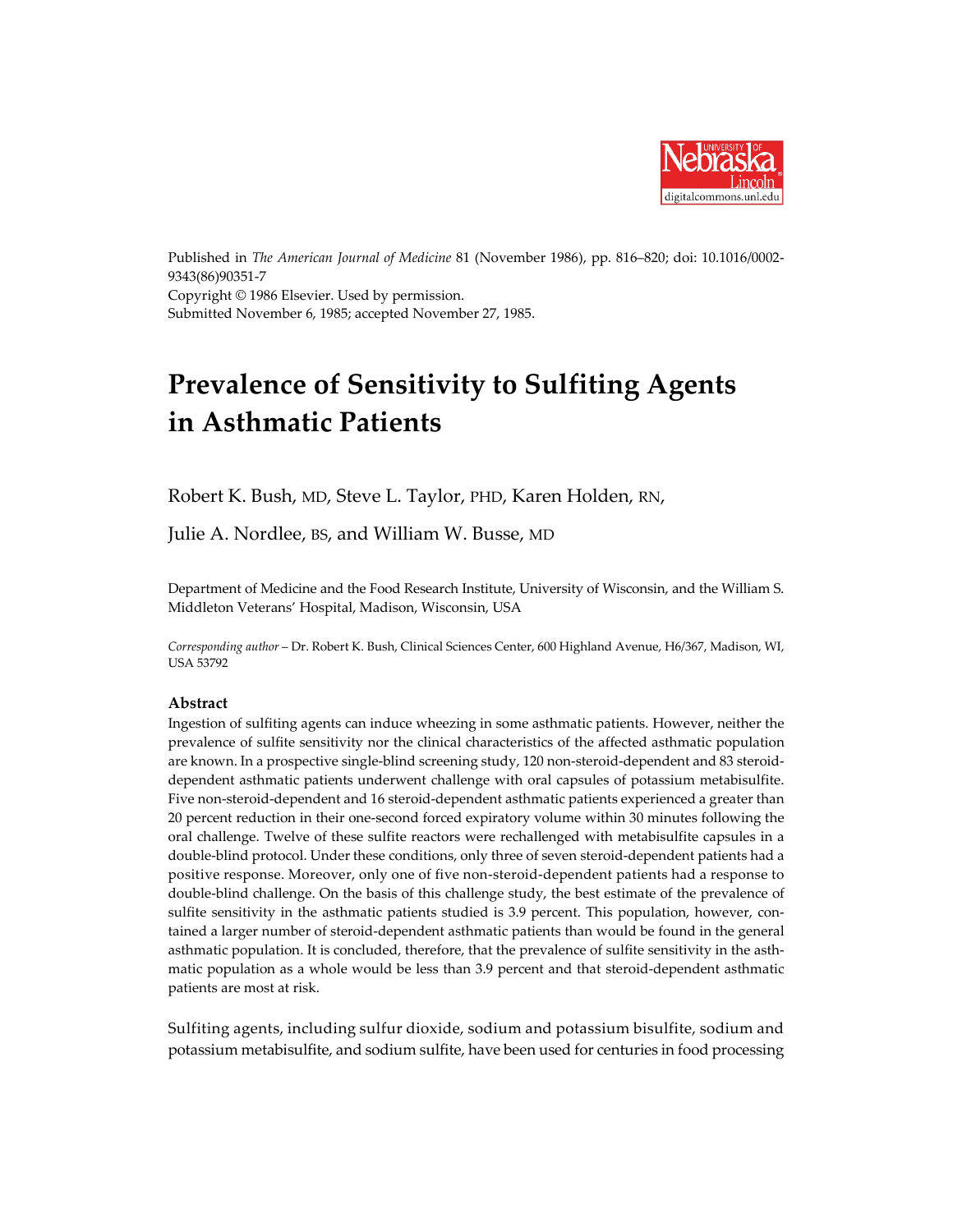and as food preservatives. The term "sulfite sensitivity" is used to describe the adverse reactions experienced by patients upon ingestion of sulfiting agents. Although these agents are apparently judged to be safe for normal persons, recent reports [1–4] indicate that asthmatic patients are highly susceptible to bronchospasm following sulfite injestion. The mechanism(s) responsible for these reactions are not completely understood. In some instances, an immunologic basis [5] may be involved, although the bronchospastic response is believed to be mediated through the stimulation of airway irritant receptors by inhaled sulfur dioxide [6]. In addition, some asthmatic patients may not be able to metabolize sulfiting agents properly because of a deficiency of the enzyme sulfite oxidase [7].

Because of the convincing evidence that links episodes of bronchospasm to sulfite ingestion, attempts have been made to determine the prevalence of sulfite sensitivity in asthmatic subjects (Table I). Since the patients incorporated in these series most likely had more severe asthma than the asthmatic population as a whole, the prevalence of sulfite sensitivity in asthmatic patients may be overestimated. However, because sulfiting agents can pose a severe risk for selected asthmatic patients, it is essential that these estimates of the frequency of sulfite sensitivity be confirmed and that the characteristics of the population-atrisk be defined. To accurately diagnose sulfite sensitivity, a carefully conducted provocative challenge is necessary. The following reports our experience with oral metabisulfite challenges conducted in 203 asthmatic patients.

| <b>Table I.</b> Preliminary Reports of Prevalence of Sulfiting Sensitivity in Asthmatic Patients |                    |                      |                                                                                                                                                                                              |  |  |  |
|--------------------------------------------------------------------------------------------------|--------------------|----------------------|----------------------------------------------------------------------------------------------------------------------------------------------------------------------------------------------|--|--|--|
| Reference                                                                                        | Number of Patients | Prevalence (percent) | Comments                                                                                                                                                                                     |  |  |  |
| Simon RA, Green L,<br>Stevenson DD: J Allergy<br>Clin Immunol 1982; 69: 118                      | 61                 | 8.2                  | Patients without clinical<br>history of sulfite<br>sensitivity. Large portion<br>of steroid-dependent<br>asthmatic patients.<br>Confirmatory placebo-<br>controlled challenges<br>performed. |  |  |  |
| Koepke JW, Selner JC:<br>Ann Allergy 1982; 48: 258                                               | 15                 | 7.0                  | Patients with history of<br>possible sulfite reactions.<br>Largely steroid-<br>dependent. Single-blind<br>challenges only.                                                                   |  |  |  |
| Buckley CE III, Saltzman HA,<br>Sieker HO: J Allergy Clin<br>Immunol 1985; 75: 144               | 134                | 4.6                  | Single-blind challenges<br>only. Probably large<br>portion of steroid<br>dependent asthmatic<br>patients.                                                                                    |  |  |  |

#### **Patients and Methods**

#### *Patient Population*

Two hundred three adult patients attending the University of Wisconsin Allergy Clinic participated in the study. Patients were selected for the study on the basis of the presence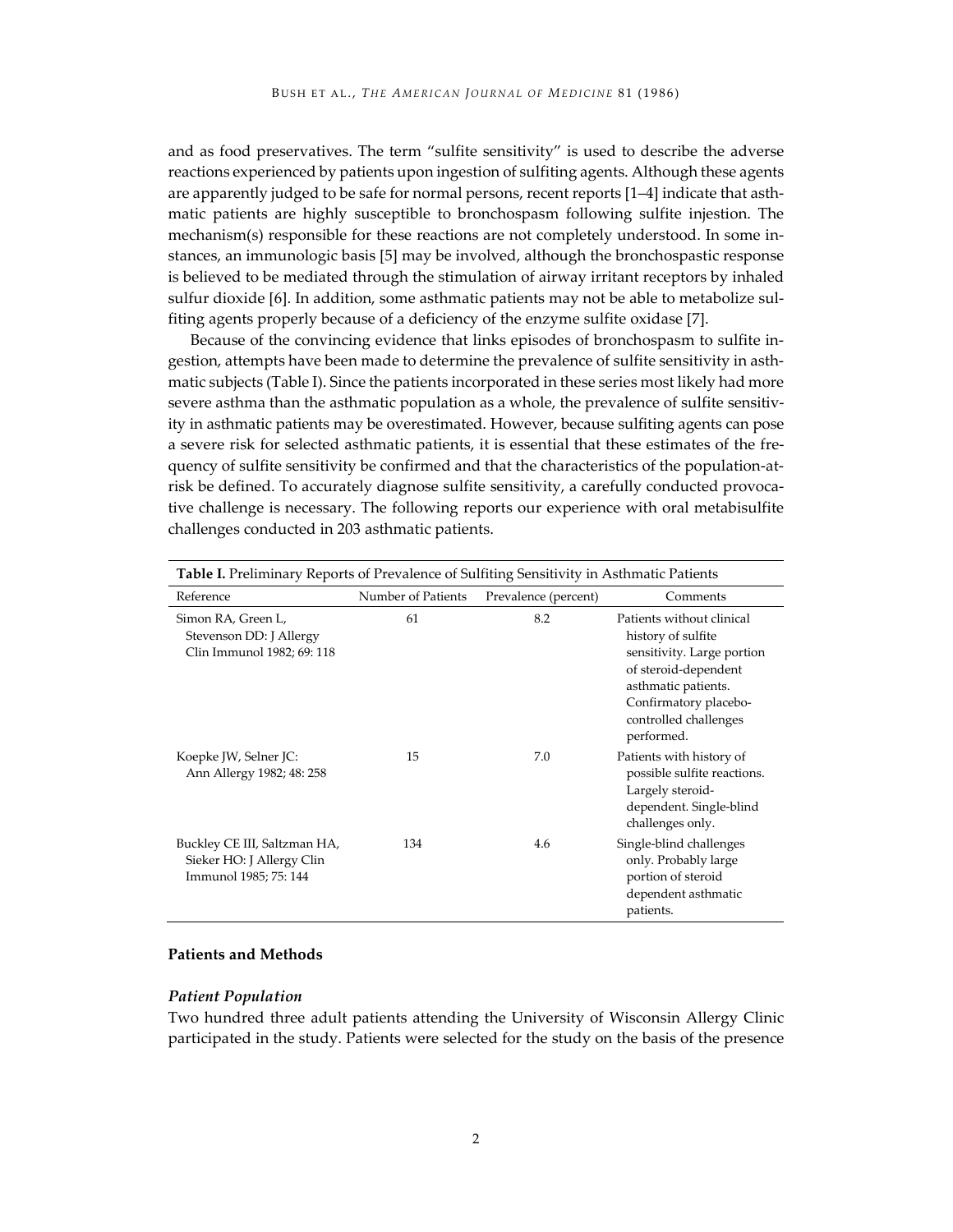of asthma; they were not selected for a history of adverse reaction to sulfites. This large population of patients were divided into steroid-dependent and non-steroid-dependent groups. The steroid-dependent patients were defined as those requiring either oral (daily or alternate-day) or daily inhaled corticosteroids to control their symptoms for at least one year. Corticosteroid use in these patients was justified on the basis of persistent airway obstruction (despite intensive treatment with oral and inhaled bronchodilators), which responded to steroid therapy. Therefore, we assumed that the steroid-dependent patients had more severe asthma. The study had the approval of the University of Wisconsin Human Subjects Committee, and all patients signed written informed consent forms prior to the challenge.

#### *Sulfite Challenge Procedure*

The sulfite challenge procedure was divided into two phases. In the first phase, we used a single-blind challenge as a screening test, since this required only one day of the patient's time. In the second phase, patients who showed response to the single-blind challenge were asked to return for a confirmatory double-blind challenge.

#### *Single-Blind Challenge*

On the day of challenge, patients reported to the pulmonary function laboratory. They were permitted to take their usual medications, with the following exceptions: both inhaled beta-agonists and sodium cromolyn were withheld for eight hours, and antihistamines were withheld for 12 hours.

Baseline pulmonary function tests were performed using a Puritan-Bennett (model PS 600) or a Vitalograph (model 490000) spirometer. On the study day, patients were required to have a baseline one-second forced expiratory volume of no less than 70 percent of predicted normal and at least 1.5 liters. After meeting these requirements, the patients were given oral metabisulfite challenges.

For the challenge, size 00 gelatin capsules (E. Lilly and Company, Indianapolis, Indiana) were filled with either reagent grade potassium metabisulfite (J. T. Baker Company, Phillipsburg, New Jersey) mixed with sucrose (Sigma Chemical Company, St. Louis, Missouri) or sucrose alone. The sucrose had been powdered in a food mill. The initial capsule given in all challenges contained the sucrose placebo. If there was no change in the onesecond forced expiratory volume 30 minutes later, the patient was given capsules containing one, five, 10, 25, 50, 100, and 200 mg of the potassium metabisulfite at successive 30 minute intervals. Pulmonary functions were determined at the end of each of the 30-minute intervals. The challenge was considered positive and no further capsules were given if the one-second forced expiratory volume dropped at least 20 percent from baseline. If no change in pulmonary function was noted during capsule dosing, the patients were challenged at 30-minute intervals with 1, 10, and 25 mg doses of potassium metabisulfite mixed with sucrose in distilled water. Pulmonary functions were again measured every 30 minutes after dosing. Again, a positive response to metabisulfite was interpreted as a 20 percent or greater fall in one-second forced expiratory volume. Patients who experienced an asthmatic episode as a result of the challenge were treated with sulfite-free aerosol bronchodilators, injectable epinephine, and other supportive measures as needed. Resuscitative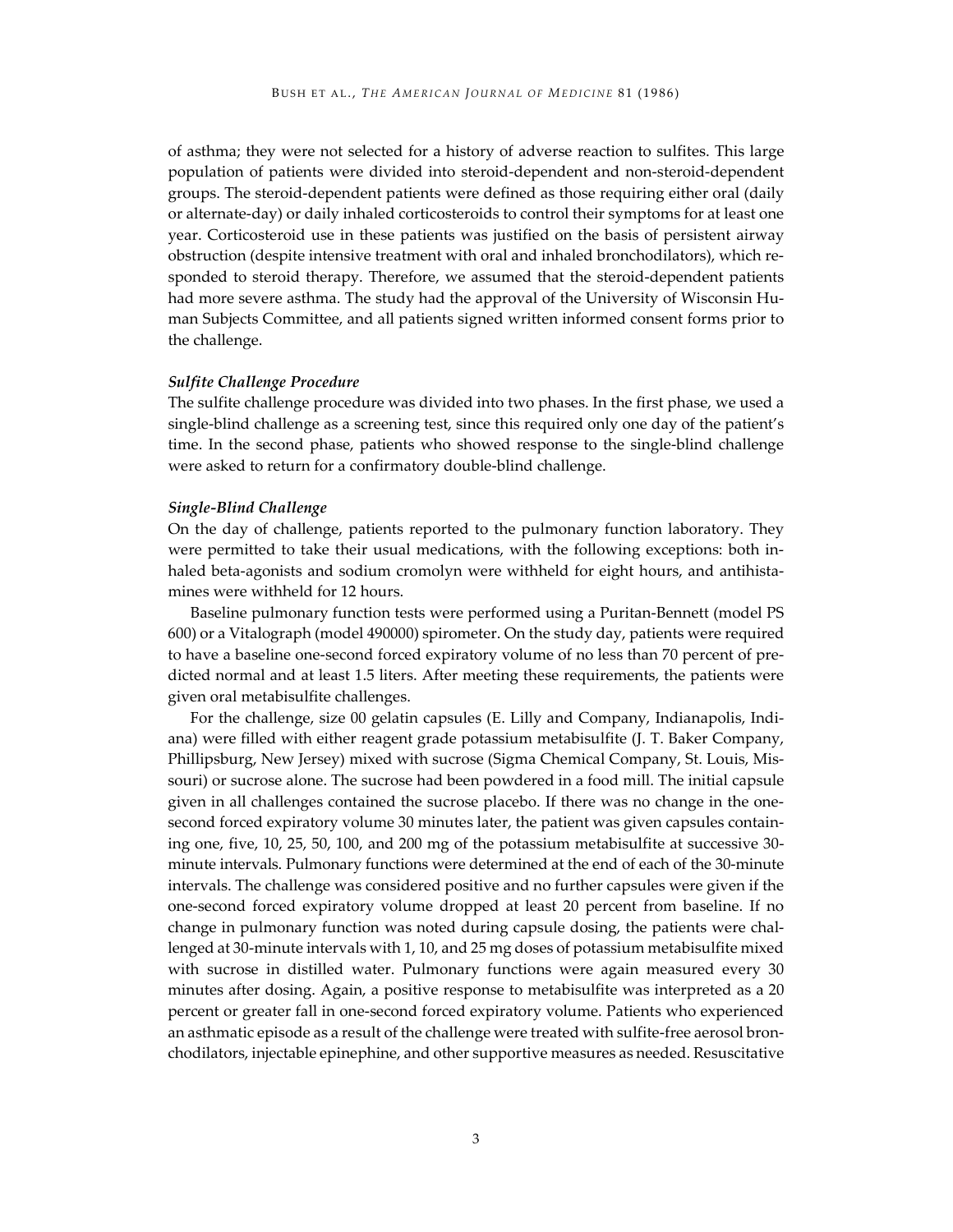equipment, including measures for endotracheal intubation and mechanical ventilation, was immediately at hand. Patients who did not show a response to the single-blind challenge with a 20 percent or greater drop in one-second forced expiratory volume were considered not to be sulfite-sensitive. We have conducted repeated single-blind challenge in five persons (three non-steroid-dependent and two steroid-dependent), none of whom reacted.

#### *Double-Blind Challenges*

Patients who showed a positive response to the single-blind challenge were asked to return for a double-blind challenge. This was conducted on two separate days. Patients were randomly assigned either to receive sucrose-containing placebo capsules or to be rechallenged with increasing doses of potassium metabisulfite in identical fashion to the single-blind protocol. On a separate occasion at least three days after the initial challenge, the subjects received the material not administered on the first day.

## **Results**

The results of the single-blind and double-blind challenges and estimates of the prevalence of sulfite sensitivity are summarized in Tables II and III. Of 83 steroid-dependent asthmatic patients challenged, 16 had a positive reaction. This gives a prevalence of sulfite sensitivity of 19.6 percent in our population. In contrast, only five of the 120 non-steroid-dependent asthmatic patients had a drop in one-second forced expiratory volume when challenged with sulfite-containing capsules (4.2 percent prevalence).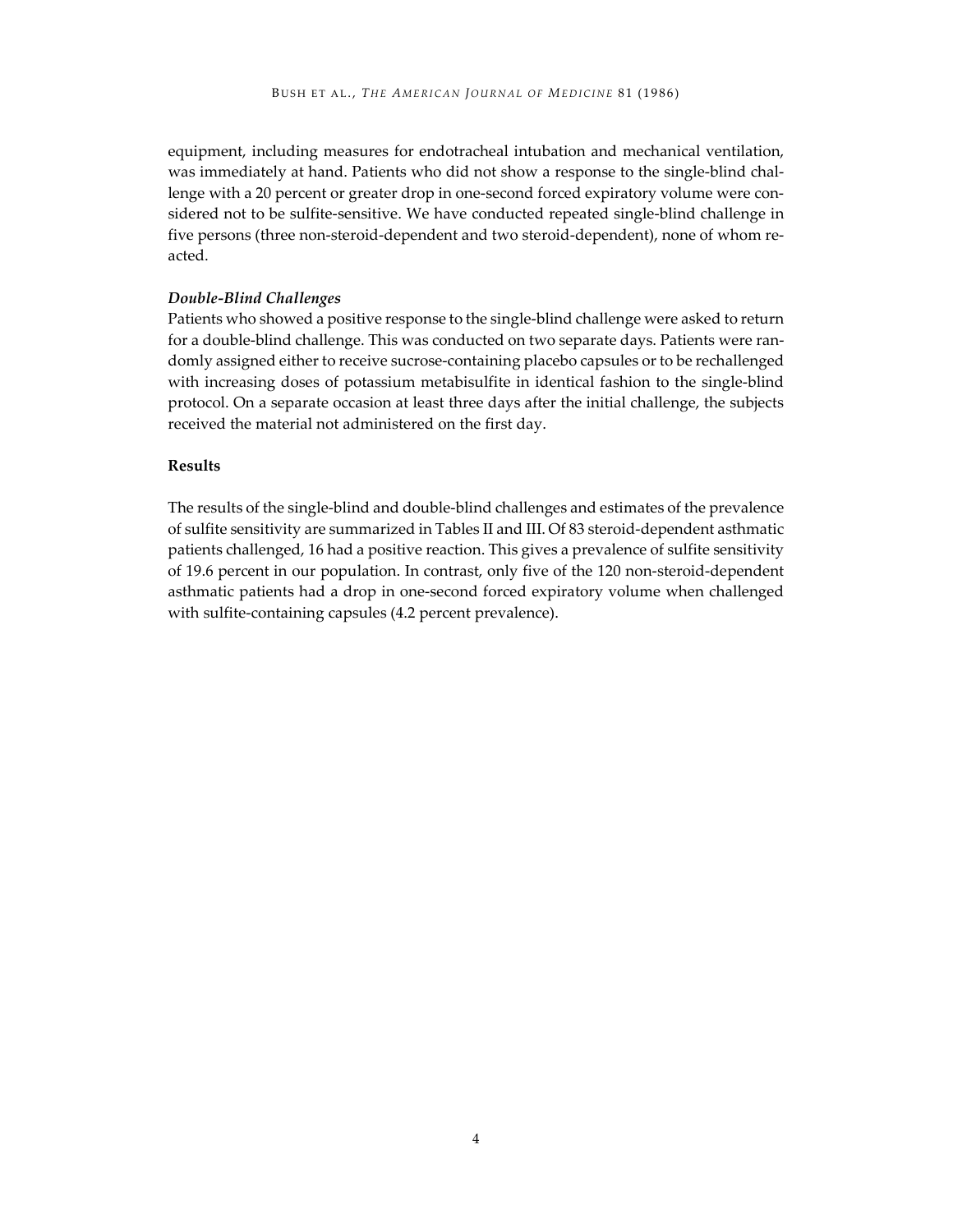## **Table II.** Asthmatic Patients with Response to Sulfite Challenge

|         |                   |                          |                                         |                           |                                 |                        | Double-Blind Challenge*                 |                                 |                          |                                         |                          |                                 |                    |
|---------|-------------------|--------------------------|-----------------------------------------|---------------------------|---------------------------------|------------------------|-----------------------------------------|---------------------------------|--------------------------|-----------------------------------------|--------------------------|---------------------------------|--------------------|
|         |                   |                          | Single-Blind Challenge                  |                           |                                 | Placebo                |                                         | Potassium Metabisulfite         |                          |                                         |                          |                                 |                    |
| Subject | Age<br>and<br>Sex | Steroid<br>Use           | Percent<br>FEV <sub>1</sub><br>Decrease | Provoking<br>Dose<br>(mg) | Wheezing                        | Treatment <sup>+</sup> | Percent<br>FEV <sub>1</sub><br>Decrease | Wheezing                        | Treatment <sup>+</sup>   | Percent<br>FEV <sub>1</sub><br>Decrease | Wheezing                 | Treatment <sup>+</sup>          | Interpretation     |
|         | 19F               | $+$                      | 21                                      | 100                       | $\overline{\phantom{m}}$        | А                      | NT                                      | NT                              | NT                       | NT                                      | NT                       | NT                              |                    |
|         | 24F               | $\ddot{}$                | 29                                      | 50                        | $+$                             | А                      | 21                                      | $\hspace{0.1mm}-\hspace{0.1mm}$ | А                        | 19                                      |                          | $\qquad \qquad -$               | Negative           |
|         | 23F               | $\overline{\phantom{0}}$ | 25                                      | 5                         | $\qquad \qquad \blacksquare$    | A, B, C                | 28                                      | $\overline{\phantom{m}}$        | А                        | 3                                       | $\qquad \qquad$          | $\qquad \qquad -$               | Negative           |
|         | 38M               | $+$                      | >30                                     | 100                       | $^{+}$                          | А                      | NT                                      | NT                              | NT                       | NT                                      | NT                       | NT                              |                    |
|         | 46F               | $^{+}$                   | 20                                      | 10                        | $\overline{\phantom{a}}$        | A, B                   | 10                                      | $\qquad \qquad$                 | $\qquad \qquad$          | 21                                      | $\overline{\phantom{m}}$ | А                               | Positive at 100 mg |
|         | 25F               | $+$                      | $>36$                                   | 10                        | $^{+}$                          | А                      | $\overline{2}$                          | $\overline{\phantom{m}}$        | $\qquad \qquad$          | 27                                      | $+$                      | A, C                            | Positive at 25 mg  |
|         | 40M               | $\ddot{}$                | 33                                      | 10                        | $+$                             | А                      | <b>NT</b>                               | NT                              | NT                       | NT                                      | NT                       | NT                              |                    |
|         | 47F               | $\ddot{}$                | 29                                      | 5                         | $\hspace{0.1mm}-\hspace{0.1mm}$ | А                      | NT                                      | NT                              | NT                       | NT                                      | NT                       | NT                              |                    |
| 9       | 40M               | $+$                      | 30                                      | 10                        |                                 | А                      | 13                                      | $\qquad \qquad \longleftarrow$  | $\overline{\phantom{m}}$ | 8                                       | $\overline{\phantom{m}}$ | $\hspace{0.1mm}-\hspace{0.1mm}$ | Negative           |
| 10      | 19M               | $\qquad \qquad -$        | 20                                      | 25                        |                                 | А                      | 19                                      | $\overline{\phantom{m}}$        | А                        | $\mathbf{0}$                            | $\overline{\phantom{m}}$ | $\qquad \qquad -$               | Negative           |
| 11      | 26F               | $+$                      | 28                                      | 50                        | $+$                             | А                      | NT                                      | NT                              | NT                       | NT                                      | NT                       | NT                              |                    |
| 12      | 41M               | $+$                      | 20                                      | 100                       |                                 | А                      | 16                                      | $\qquad \qquad \longleftarrow$  | $\overline{\phantom{m}}$ | $\overline{0}$                          | $\overline{\phantom{m}}$ | $\qquad \qquad -$               | Negative           |
| 13      | 22F               | $\ddot{}$                | 20                                      | 25 (solution)             | $\qquad \qquad \longleftarrow$  | А                      | NT                                      | NT                              | NT                       | NT                                      | NT                       | NT                              |                    |
| 14      | 36M               | $\ddot{}$                | 28                                      | 50                        | $\overline{\phantom{m}}$        | A, B                   | NT                                      | NT                              | NT                       | NT                                      | NT                       | NT                              |                    |
| 15      | 32F               | $\ddot{}$                | 34                                      | 200                       | $\overline{\phantom{m}}$        | A, B, C                | NT                                      | NT                              | NT                       | NT                                      | NT                       | NT                              |                    |
| 16      | 26M               | $\qquad \qquad$          | 38                                      | 200                       | $+$                             | А                      | $\overline{0}$                          | $\qquad \qquad$                 | $\overline{\phantom{0}}$ | 28                                      | $^{+}$                   | A, C                            | Positive at 50 mg  |
| 17      | 19F               | $\qquad \qquad$          | 21                                      | 50                        | $+$                             | А                      | $\Omega$                                | $\overline{\phantom{0}}$        |                          | 6                                       | $\overline{\phantom{0}}$ | $\qquad \qquad$                 | Negative           |
| 18      | 26F               | $\ddot{}$                | 20                                      | 1 (solution)              | $\hspace{0.1mm}-\hspace{0.1mm}$ | А                      | 20                                      | $\qquad \qquad \longleftarrow$  | А                        | 20                                      | $\ddot{}$                | А                               | Negative           |
| 19      | 21F               |                          | 28                                      | 5                         | $+$                             | А                      | 35                                      | $+$                             | A, B, C                  | $\boldsymbol{0}$                        |                          | $\qquad \qquad -$               | Negative           |
| 20      | 33F               | $\ddot{}$                | 29                                      | 25                        |                                 | А                      | NT                                      | NT                              | NT                       | NT                                      | NT                       | NT                              |                    |
| 21      | 25F               | $+$                      | 36                                      | 1 (solution)              | $+$                             | A, B, C                | 17                                      | $\overline{\phantom{0}}$        |                          | 27                                      | $\ddot{}$                | А                               | Positive at 10 mg  |

\*Placebo and potassium metabisulfite challenges conducted in random sequence.

† A = two inhalations from a metered-dose aerosol bronchodilator, B = subcutaneous epinephrine, C = nebulized terbutaline

FEV1 = one-second forced expiratory volume; NT = not tested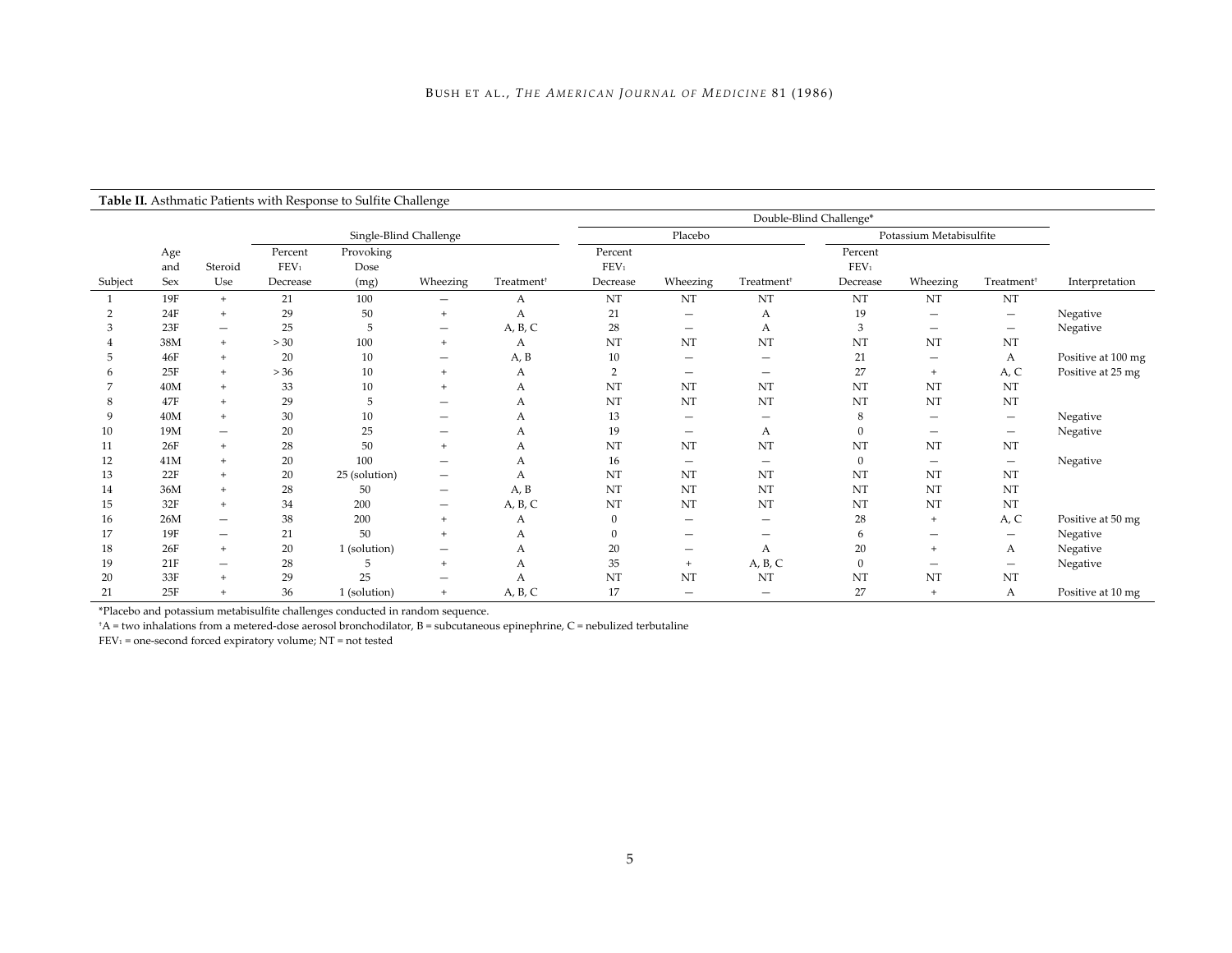| <b>Table III.</b> Prevalence of Sulfite Sensitivity                                                                                                                   |                                                                                                                     |  |  |  |
|-----------------------------------------------------------------------------------------------------------------------------------------------------------------------|---------------------------------------------------------------------------------------------------------------------|--|--|--|
| Single-Blind Challenges ( $n = 203$ )                                                                                                                                 |                                                                                                                     |  |  |  |
| Steroid-dependent $(n = 83)$                                                                                                                                          | Non-steroid-dependent $(n = 120)$                                                                                   |  |  |  |
| Number of Patients with Responses $(n = 21)$                                                                                                                          |                                                                                                                     |  |  |  |
| Steroid-dependent patients with response $(n = 16)$                                                                                                                   | Non-steroid-dependent patients with response $(n = 5)$                                                              |  |  |  |
| Estimated prevalence in our steroid-dependent<br>patients based on single-blind challenges<br>$(16/83) = 19.3\%$                                                      | Estimated prevalence in our non-steroid-dependent<br>patients based on single-blind challenges<br>$(5/120) = 4.2\%$ |  |  |  |
| Estimated overall prevalence of sulfite sensitivity in our                                                                                                            |                                                                                                                     |  |  |  |
| population based on single-blind challenges = (21/203) = 10.3%                                                                                                        |                                                                                                                     |  |  |  |
| Double-Blind Challenges $(n = 12)$                                                                                                                                    |                                                                                                                     |  |  |  |
| Steroid-dependent                                                                                                                                                     | Non-steroid-dependent                                                                                               |  |  |  |
| $(n = 7/16$ single-blind challenges with response)                                                                                                                    | $(n = 5/5$ single-blind challenges with response)                                                                   |  |  |  |
| Number of Patients with Responses $(n = 4)$                                                                                                                           |                                                                                                                     |  |  |  |
| Steroid-dependent patients with response<br>$(n = 3; 3/7 = 42.9\%)$                                                                                                   | Non-steroid-dependent patients with response<br>$(n = 1; 1/5 = 20\%)$                                               |  |  |  |
| Estimated prevalence in our steroid-dependent<br>patients based on double-blind challenges<br>$(3/83 = 3.6\% - [7/83 = 8.4\%] + -12/83 = 14.5\%$                      | Estimated prevelance in our non-steroid-dependent<br>patients based on double-blind challenges<br>$(1/20 = 0.8\%)$  |  |  |  |
| Estimated overall prevalence of sulfite sensitivity in our<br>population based on double-blind challenges<br>$(4/203 = 1.9\% - [8/203 = 3.9\%]^+ - 13/203 = 6.4\%^+)$ |                                                                                                                     |  |  |  |
|                                                                                                                                                                       |                                                                                                                     |  |  |  |

Estimated prevalence range makes the following assumptions:

\*Assumes 0 percent of steroid-dependent subjects not challenged had a positive response to double-blind challenge.

†Assumes 42.9 percent of steroid-dependent subjects not challenged would have a positive response to doubleblind challenge.

‡Assumes 100 percent of steroid-dependent subjects not challenged would have a positive response to doubleblind challenge.

On the basis of later studies in which we conducted double-blind sulfite challenges, these estimates for the frequency of sulfite sensitivity are inflated. By double-blind challenges, only three of seven (42.9 percent) steroid-dependent asthmatic patients reacted. Moreover, only one of the five non-steroid-dependent asthmatic patients had a drop in one-second forced expiratory volume of 20 percent. Thus, by double-blind challenge, a considerable number of patients with a response to the single-blind challenge did not react. Unfortunately, only seven of 16 steroid-dependent patients agreed to participate in the double-blind challenges.

On single-blind challenge, nine of 16 subjects had wheezing by auscultation together with a 20 percent or greater drop in one-second forced expiratory volume. Five persons received subcutaneous epinephrine in addition to their metered-dose aerosol bronchodilator, whereas three subjects required further treatment with nebulized terbutaline solution to relieve their asthma symptoms (Table II).

On double-blind testing, three of the four sulfite-sensitive asthmatic patients had wheezing (Table II); one patient (Subject 18) experienced wheezing with sulfite but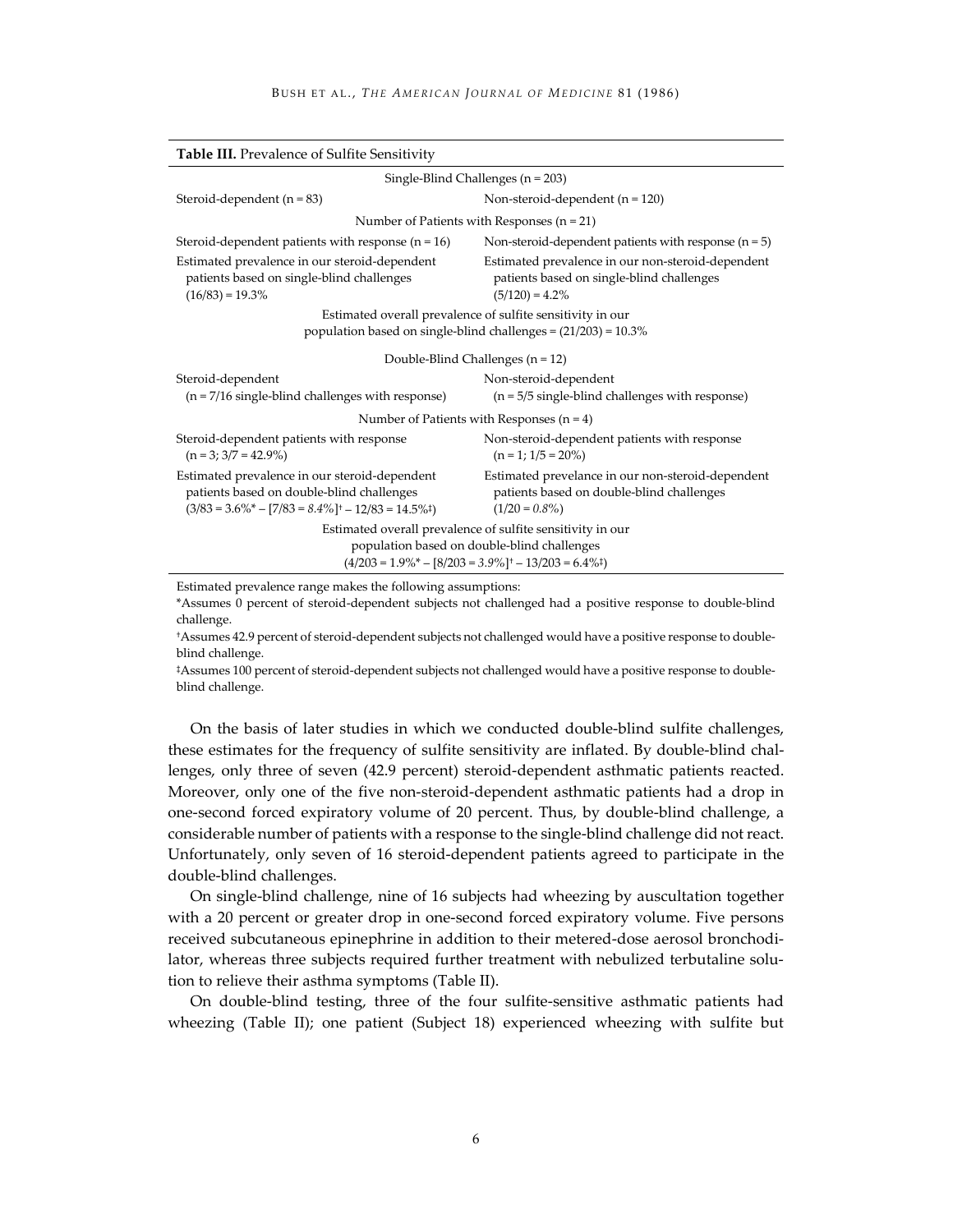manifested a 20 percent drop in one-second forced expiratory volume with placebo. This subject did not appear to be sulfite-sensitive in subsequent challenge studies.

In patients undergoing double-blind metabisulfite challenges, we found no correlation between the patient's reported reaction to sulfited food such as wine, dried fruit, or restaurant meals and the response to oral provocation [8]. Subjects 6 and 16 had histories suggestive of sulfite sensitivity whereas Subjects 5 and 21 did not.

#### **Comments**

For asthmatic patients with sulfiting agent sensitivity, the ingestion of these preservatives can provoke a severe episode of airway obstruction. But who are the patients at risk and what is the prevalence of sulfite sensitivity in the asthmatic population? Currently, answers to these questions are still conjectural. The earlier estimates by Stevenson and Simon [9] placed the frequency of sulfite sensitivity at 5 to 10 percent of all asthmatic patients, which suggests a major problem for thousands of patients. However, although sulfite sensitivity looms as a major risk for many asthmatic patients, our findings would indicate that the overall prevalence of this problem is less than previously projected and is largely confined to patients with steroid-dependency (i.e., more severe asthma).

Several factors may account for the differences in the results of the observed prevalence of sensitivity to sulfiting agents in our study compared with others. Towns and Mellis [10] found no reactors to a capsule challenge with sulfiting agents in a pediatric population; virtually all of them were steroid-dependent. They did, however, find that 66 percent (19 of 29) of these children reacted to sodium metabisulfite administered in an acidic solution. We administered the sulfiting agent in a capsule form. This method (1) allowed us to blind our experiments appropriately and (2) eliminated the possibility that the subjects were reacting to inhaled sulfur dioxide that may be generated when sulfiting agents are administered in solutions, particularly acidic solutions. Furthermore, when we did administer solutions, they were given in concentrations that allowed us to disguise the taste; and they were maintained at neutral pH in order to avoid the generation of volatile sulfur dioxide that could be inhaled, thus triggering an asthmatic response. Finally, it should be pointed out that capsule and solution challenges may not be comparable to sulfited food challenges.

The importance of single-blinded versus double-blinded challenges in these studies was readily apparent. Only three of seven steroid-dependent and one of five nonsteroiddependent patients who were considered a positive response on the single-blind challenge had a positive response on subsequent double-blind challenge. Thus, between 55 and 80 percent of the patients challenged using a single-blind protocol would have an erroneous diagnosis of sulfite sensitivity. This fact obviously has important therapeutic implications, particularly with respect to avoidance diets. Likewise, double-blind challenge is of particular concern in the steroid-dependent group. These patients are known to have labile pulmonary function, and the mere withholding of aerosolized bronchodilators for four and a half to five hours during the challenge may have contributed to the observed decreases in one-second forced expiratory volume. Therefore, such observed decreases may be erroneously attributed to sulfite effects. Attempts were made to minimize this possibility by